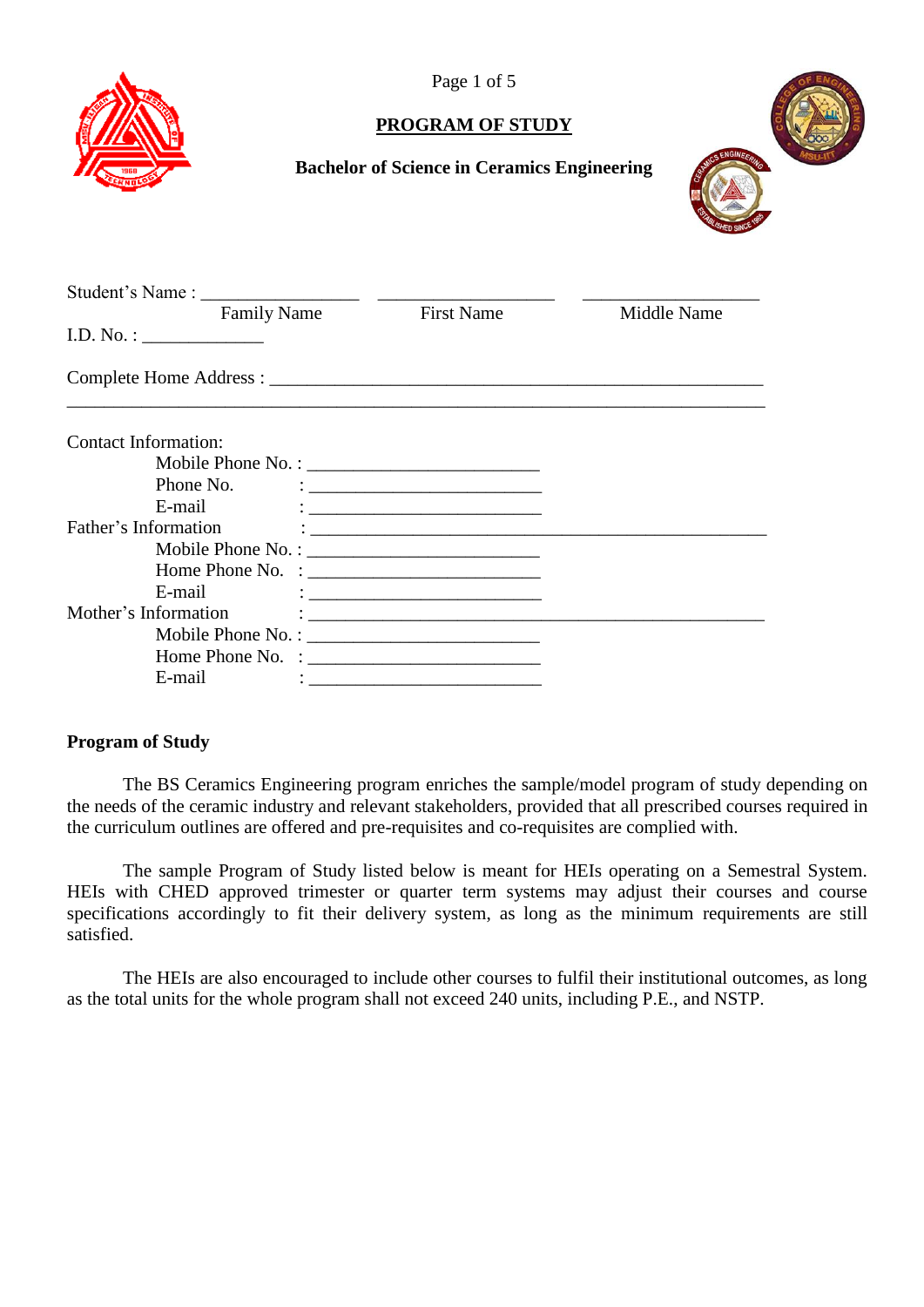# Page 2 of 5

# **First Year, First Semester**

| Course No.  | <b>Course Title</b>                                     | <b>Units</b> |      | Hrs/Wk   |              | Pre-<br>requires(s) | <b>Grades</b> |
|-------------|---------------------------------------------------------|--------------|------|----------|--------------|---------------------|---------------|
|             |                                                         |              | Lec. | Lab.     | <b>Total</b> |                     |               |
| Engl. 3     | <b>Oral Communications</b>                              | 3            | 3    | $\Omega$ | 3            | None                |               |
| Engl. 1     | College English 1                                       | 3            | 3    | 0        | 3            | None                |               |
| Fil. 1      | Sining ng Komunikasyon                                  | 3            | 3    | $\Omega$ | 3            | None                |               |
| Hist 1      | Philippine History                                      | 3            | 3    | $\Omega$ | 3            | None                |               |
| Math 17     | Algebra & Trigonometry                                  | 6            | 6    | $\Omega$ | 6            | None                |               |
| P.E. 1      | Physical Fitness and Health                             | 2            | 2    | $\Omega$ | 2            | None                |               |
| MS 1/CWTS 1 | Military Science 1/ Civic welfare<br>Training Service 1 | (3)          | 3    | $\theta$ | 3            | None                |               |
|             | <b>Total</b>                                            | 20           | 23   | $\Omega$ | 23           |                     |               |

### **First Year, Second Semester**

|             |                                                         |              | Hrs/Wk   |          |              | Pre-        |               |
|-------------|---------------------------------------------------------|--------------|----------|----------|--------------|-------------|---------------|
| Course No.  | <b>Course Title</b>                                     | <b>Units</b> | Lec.     | Lab.     | <b>Total</b> | requires(s) | <b>Grades</b> |
| Engl. 2     | College English 2                                       | 3            | 3        | $\Omega$ | 3            | Eng. 1      |               |
| Math 51     | Anal. Geo. & Cal. 1                                     | 6            | 6        | $\Omega$ | 6            | Math 17     |               |
| Phys. $21$  | General Physics I                                       | 3            | 3        | $\theta$ | 3            | Math 17     |               |
| Phys. 21.1  | General Phys. Lab I                                     |              |          | 3        | 4            | Math 17     |               |
| Chem. $15$  | General Chemistry I                                     | 3            | 3        | $\theta$ | 3            | None        |               |
| Chem. 15.2. | General Chemistry Lab I                                 | 2            | $\Omega$ | 6        | 6            | None        |               |
| P.E. 2      | Martial Arts/Dance                                      | 2            | 2        | $\Omega$ | 2            | P.E. 1      |               |
| MS 2/CWTS 2 | Military Science 2/ Civic welfare<br>Training Service 2 | (3)          | 3        | $\theta$ | 3            | MS1         |               |
|             | <b>Total</b>                                            | 20           | 21       | 9        | 30           |             |               |

# **Second Year, First Semester**

|             |                                |                |                             | Hrs/Wk   |                | Pre-        |               |
|-------------|--------------------------------|----------------|-----------------------------|----------|----------------|-------------|---------------|
| Course No.  | <b>Course Title</b>            | <b>Units</b>   | Lec.                        | Lab.     | <b>Total</b>   | requires(s) | <b>Grades</b> |
| Engl. 4     | Introduction to Literature     | 3              | 3                           | $\Omega$ | 3              | Engl 2      |               |
|             | Philippine Government and      |                |                             |          |                |             |               |
| Pol. Sci. 2 | Constitution, Agrarian Reform, |                | 3                           | $\theta$ | 3              | None        |               |
|             | Taxation, Family Planning and  | 3              |                             |          |                |             |               |
|             | <b>Population Education</b>    |                |                             |          |                |             |               |
| Math 61     | Anal. Geom. & Cal. II          | 6              | 6                           | $\theta$ | 6              | Math 51     |               |
| Phys. $31$  | General Physics II             | 3              | 3                           | $\Omega$ | 3              | Phys 21     |               |
| Phys. 31.1  | General Physics Lab. II        |                | $\Omega$                    | 3        | 3              | Phys 21     |               |
| Chem $16$   | General Chemistry II           | 3              | 3                           | $\Omega$ | 3              | Chem 15     |               |
| Chem $16.2$ |                                | 2              | $\Omega$                    | 6        |                | Chem $15/$  |               |
|             | General Chemistry Lab II       |                |                             |          | 6              | Chem $15.2$ |               |
| P.E. 3      | Individual & Dual Sports       | $\mathfrak{D}$ | $\mathcal{D}_{\mathcal{L}}$ | $\Omega$ | $\mathfrak{D}$ | P.E. 1      |               |
|             | <b>Total</b>                   | 23             | 20                          | 9        | 29             |             |               |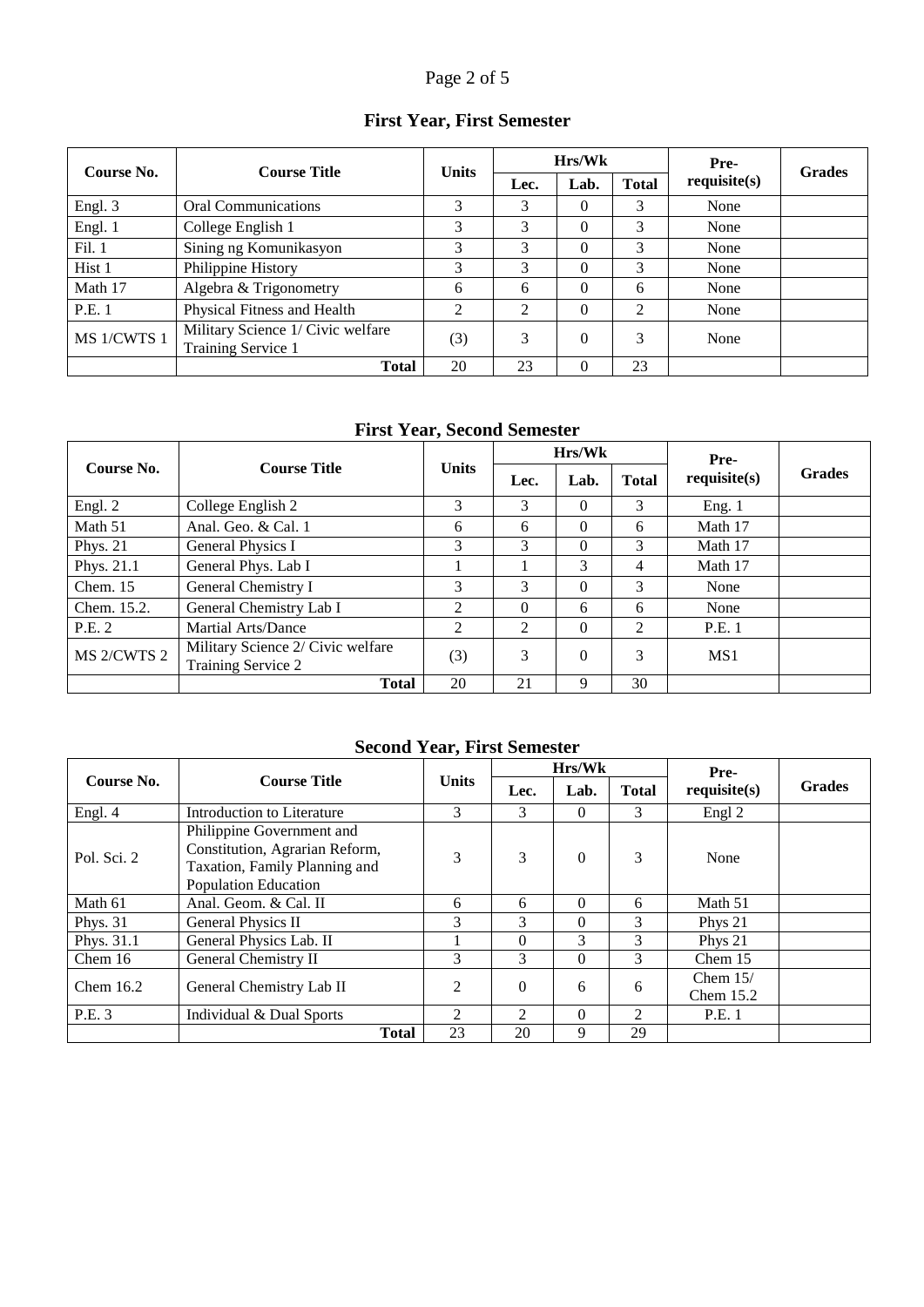# Page 3 of 5

### **Second Year, Second Semester**

|             | <b>Course Title</b>                             |              |          | Hrs/Wk   |                | Pre-                             |               |
|-------------|-------------------------------------------------|--------------|----------|----------|----------------|----------------------------------|---------------|
| Course No.  |                                                 | <b>Units</b> | Lec.     | Lab.     | <b>Total</b>   | requires(s)                      | <b>Grades</b> |
| Bio. 1      | <b>Biology</b>                                  | 3            | 3        | $\Omega$ | 3              | None                             |               |
| Engl. 8     | <b>Technical Writing</b>                        | 3            | 3        | $\Omega$ | $\Omega$       | Engl. 2                          |               |
| Math 71     | Anal. Geo. & Cal. III                           | 6            | 6        | $\theta$ | 6              | Math 61                          |               |
| Phys. $41$  | Gen. Physics III                                | 3            | 3        | $\theta$ | 3              | Math 61/ Phys.<br>21/ Phys. 21.1 |               |
| Phys. 41.1  | Gen. Physics Lab. III                           |              | $\Omega$ | 3        | 3              | Math 61/ Phys.<br>21/ Phys. 21.1 |               |
| Chem 28     | <b>Quantitative Analytical Chemistry</b>        | 3            | 3        | $\theta$ | 3              | Chem 16                          |               |
| Chem $28.2$ | <b>Quantitative Analytical Chemistry</b><br>Lab | 2            | $\Omega$ | 6        | 6              | Chem 16/Chem<br>16.2             |               |
| P.E. 4      | <b>Team Sports</b>                              | 2            | 2        | $\theta$ | $\mathfrak{D}$ | P.E. 1                           |               |
|             | <b>Total</b>                                    | 23           | 17       | 9        | 26             |                                  |               |

# **Third Year, First Semester**

|                |                                          |              |                | Hrs/Wk   |       | Pre-                                    |               |
|----------------|------------------------------------------|--------------|----------------|----------|-------|-----------------------------------------|---------------|
| Course No.     | <b>Course Title</b>                      | <b>Units</b> | Lec.           | Lab.     | Total | requires(s)                             | <b>Grades</b> |
| <b>ES 52</b>   | Engineering Drawing with CAD             | 2            | $\Omega$       | 6        | 6     | Math 51                                 |               |
| ES 61          | <b>Statics of Rigid Bodies</b>           | 3            | 3              | $\theta$ | 3     | Math 71/Phys<br>21/ Phys. 21.1          |               |
| ES 67          | <b>Elements of Material Science</b>      | 3            | 3              | $\Omega$ | 3     | Chem 16/16.2                            |               |
| <b>ES 81</b>   | Math. Methods in Eng'g. I                | 3            | 3              | $\Omega$ | 3     | Math 71                                 |               |
| <b>MSE 111</b> | <b>Material Science Measurements</b>     | 2            | $\overline{0}$ | 6        | 6     | Chem $16/$<br>Phys 31/ Phys<br>31.1     |               |
| <b>MSE 115</b> | Material Science Physical<br>Chemistry   | 2            | 2              | $\theta$ | 2     | Chem 28/Math<br>71/Phys<br>31/Phys 31.1 |               |
| GS 111         | Principles of Geology                    | 3            | 3              | $\Omega$ | 3     | Chem<br>15/Chem 15.2                    |               |
| EE 123         | <b>Elementary Electrical Engineering</b> | 3            | 2              | 3        | 5     | Math 71/ Phys<br>41                     |               |
|                | <b>Total</b>                             | 21           | 16             | 15       | 31    |                                         |               |

# **Third Year, Second Semester**

|                | <b>Course Title</b>                           | <b>Units</b>   |                | Hrs/Wk   |                | Pre-                      |               |
|----------------|-----------------------------------------------|----------------|----------------|----------|----------------|---------------------------|---------------|
| Course No.     |                                               |                | Lec.           | Lab.     | <b>Total</b>   | requires(s)               | <b>Grades</b> |
| Hum 1          | Introduction to Humanities                    | 3              | 3              | $\Omega$ | 3              | None                      |               |
| ES 62          | Dynamics of Rigid Bodies                      | 3              | 3              | $\Omega$ | 3              | ES 61                     |               |
| ES 64          | Mechanics of Deformable Bodies                | 3              | 3              | $\Omega$ | 3              | ES 61                     |               |
| GS 122         | <b>Elementary Mineralogy</b>                  | 3              | 2              | 3        | 5              | GS 111                    |               |
| CerE 112       | Phase Equilibria in Ceramic System            | 2              | 2              | $\Omega$ | 2              | <b>MSE</b><br>110/MSE 115 |               |
| $CerE$ 114     | Ceramic Crystal Chemistry I                   | 3              | 3              | $\Omega$ | 3              | <b>MSE</b><br>110/MSE 115 |               |
| CerE 122       | Ceramics Analysis                             | 2              | $\Omega$       | 6        | 6              | <b>MSE</b><br>110/MSE 115 |               |
| <b>MSE</b> 116 | Material Science Physical<br>Chemistry II     | $\overline{2}$ | $\overline{2}$ | $\Omega$ | $\overline{c}$ | <b>MSE 115</b>            |               |
| <b>MSE</b> 118 | Material Science Physical<br>Chemistry II Lab |                | $\theta$       | 3        | 3              | <b>MSE</b><br>110/MSE 115 |               |
|                | <b>Total</b>                                  | 22             | 18             | 12       | 30             |                           |               |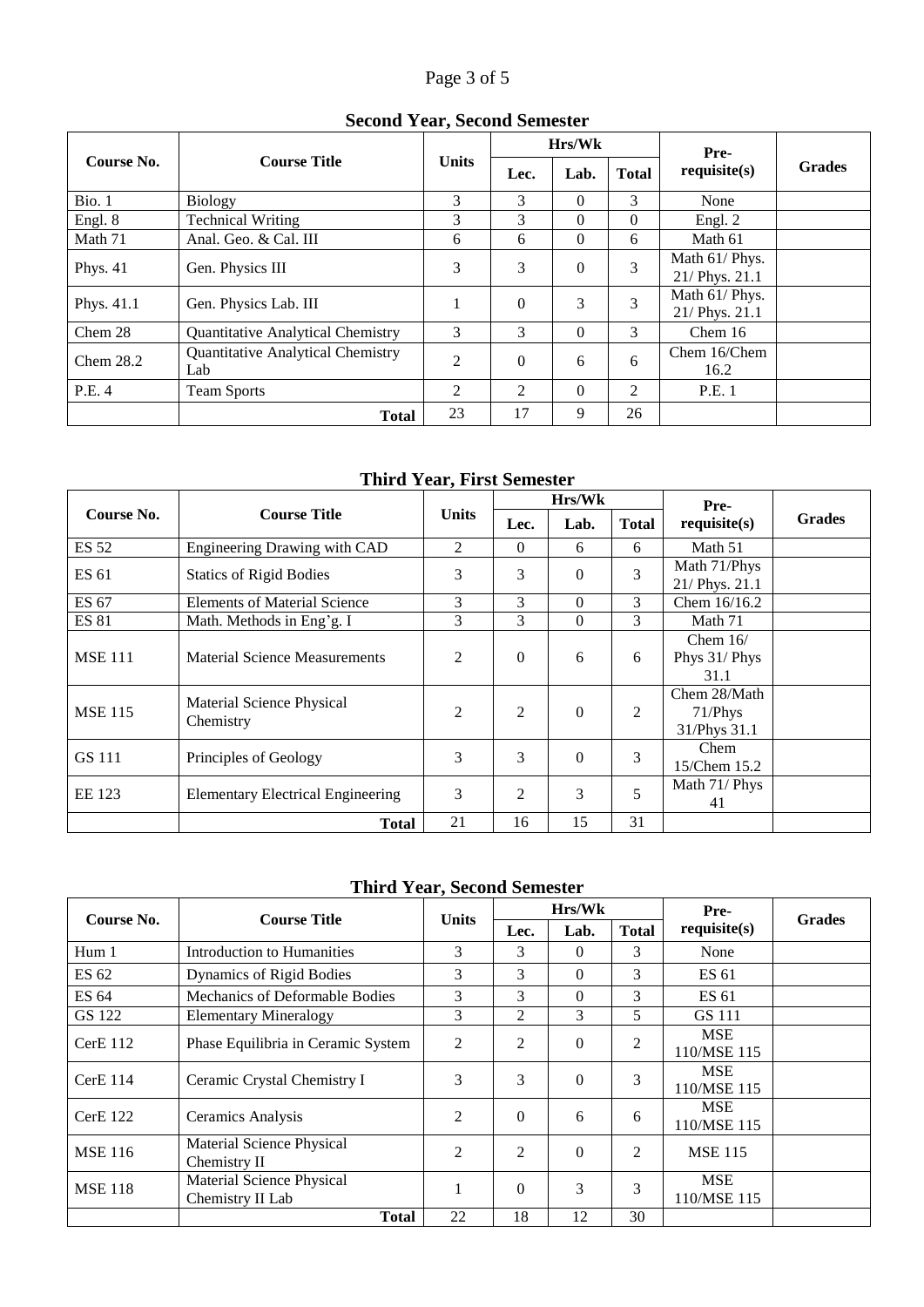| Course No.        | <b>Course Title</b>                             | <b>Units</b> | Hrs/Wk   |                | Pre-<br>requires(s) | <b>Grades</b>                     |  |
|-------------------|-------------------------------------------------|--------------|----------|----------------|---------------------|-----------------------------------|--|
|                   |                                                 |              | Lec.     | Lab.           | <b>Total</b>        |                                   |  |
| Hist <sub>3</sub> | History of the Muslim Filipinos                 | 3            | 3        | 0              | 3                   | <b>NONE</b>                       |  |
| ES 65             | Mechanics of Fluid                              | 3            | 3        | $\Omega$       | 3                   | ES 62                             |  |
| <b>ES 85</b>      | Probability and Statistics in<br>Engineering    | 3            | 3        | $\theta$       | 3                   | Math 71                           |  |
| <b>CSc</b> 101    | Introduction to Computer<br>Programming         | 3            | 3        | $\overline{2}$ | 5                   | Math 71                           |  |
| $CerE$ 113        | Kinetics of Ceramic System                      | 3            | 3        | $\theta$       | 3                   | <b>MSE</b> 116/<br><b>MSE 118</b> |  |
| $CerE$ 115        | Ceramic Crystal Chemistry II                    | 3            | 3        | $\Omega$       | 3                   | CerE 114                          |  |
| CerE 131          | Ceramic Raw Materials & Processes               | 3            | 3        | $\theta$       | 3                   | Chem $28/GS$<br>122               |  |
| CerE 131.2        | Ceramic Raw Materials & Processes<br>Laboratory | 2            | $\Omega$ | 6              | 6                   | Chem<br>28.2/CerE 122             |  |
|                   | <b>Total</b>                                    | 23           | 21       | 8              | 29                  |                                   |  |

#### **Fourth Year, First Semester**

**Fourth Year, Second Semester**

|              |                                 |              | Hrs/Wk |          |              | Pre-                   |               |
|--------------|---------------------------------|--------------|--------|----------|--------------|------------------------|---------------|
| Course No.   | <b>Course Title</b>             | <b>Units</b> | Lec.   | Lab.     | <b>Total</b> | requires(s)            | <b>Grades</b> |
| Hist 5       | Life and Works of Rizal         | 3            | 3      | $\Omega$ | 3            | <b>NONE</b>            |               |
| <b>ES 84</b> | Numerical Methods               | 3            | 2      | 3        |              | ES 81/CSC<br>101       |               |
| <b>ES 91</b> | <b>Engineering Economy</b>      | 3            | 3      | $\Omega$ | 3            | <b>ES 85</b>           |               |
| $CerE$ 118   | Properties of Ceramic Products  | 3            | 3      | $\Omega$ | 3            | CerE<br>115/CerE 113   |               |
| $CerE$ 134   | Thermal Processes and Pyrometry | 3            | 2      | 3        | 5.           | CerE112                |               |
| $CerE$ 149   | Enamels and Glazes              | 3            | 2      | 3        |              | CerE 112/131<br>/131.2 |               |
| CerE 150     | Glass Technology                | 3            | 2      | 3        |              | CerE 112/131<br>/131.2 |               |
|              | <b>Total</b>                    | 21           | 17     | 9        | 26           |                        |               |

# **Summer – OJT: 320 hours. The student must secure permission from CERE adviser.**

|                 | <b>Course Title</b>                                                 |                |          | Hrs/Wk   |                | Pre-                       |               |
|-----------------|---------------------------------------------------------------------|----------------|----------|----------|----------------|----------------------------|---------------|
| Course No.      |                                                                     | <b>Units</b>   | Lec.     | Lab.     | Grad<br>es     | requires(s)                | <b>Grades</b> |
| <b>ES 92</b>    | <b>Engineering Management</b>                                       | 3              | 3        | $\Omega$ | 3              | <b>ES 91</b>               |               |
| $CerE$ 151      | Structural Clay Products and<br><b>Whitewares Lecture</b>           | 3              | 3        | $\theta$ | 3              | CerE<br>149/118/131        |               |
| CerE 151.2      | <b>Structural Clay Products and</b><br><b>Whitewares Laboratory</b> | 2              | $\Omega$ | 6        | 6              | CerE<br>134/118//149       |               |
| <b>CerE</b> 155 | <b>Refractories Technology</b>                                      | $\overline{2}$ | 2        | $\theta$ | $\overline{c}$ | CerE 134/118/<br>131/131.2 |               |
| $CerE$ 158      | <b>Advanced Ceramics I</b>                                          | 2              | 2        | $\theta$ | $\mathcal{L}$  | CerE 134/118               |               |
| <b>CerE</b> 197 | Research and Development in<br>Ceramic Engineering                  | 3              | 3        | $\Omega$ | 3              | ES 85/CerE<br>134/149      |               |
| CerE 198        | Ceramic Plant Design                                                | $\overline{2}$ |          | 3        | 4              | ES 91/ES 51                |               |
| Tech 1          | Elective                                                            | $\mathcal{R}$  | 3        | $\theta$ | 3              |                            |               |
|                 | <b>Total</b>                                                        | 20             | 17       | 9        | 26             |                            |               |